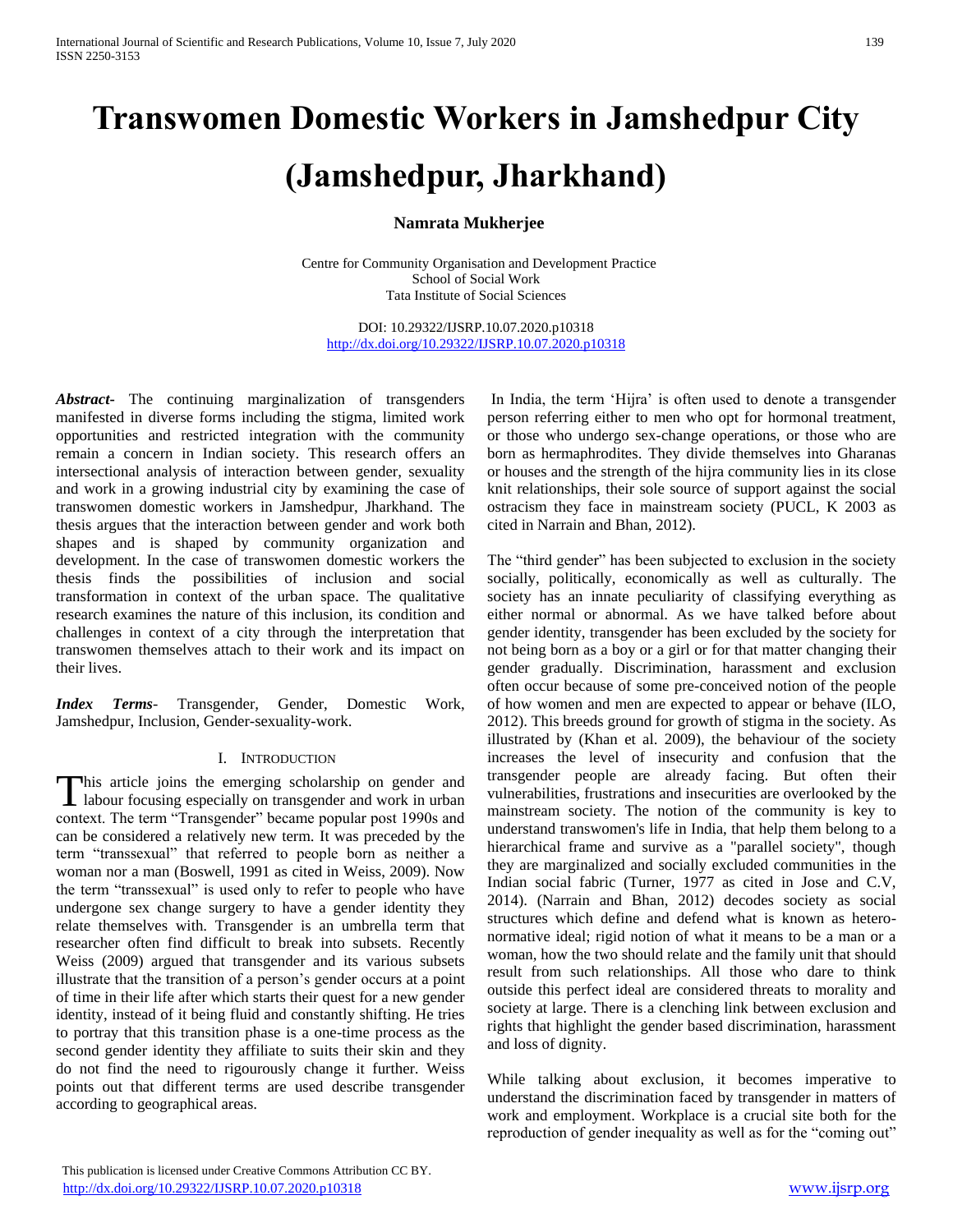of transpeople (Connell, 2010). Till recent years it was common for people belonging to the third gender to hide their identity in order to be employed and sustain their employment. This is a direct violation of their rights. Again, the decision to be "out" must be individually analysed as the transpeople go through complex and contradictory situations ranging from psychological to political as well as personal consideration. That is why their decision to disclose/hide their gender identity should be understood in historical context of violence and repression in the environment. It is not as simple as free choice (Seidman, 2002 as cited in Connell, 2010).

Given the historical marginalization, stigma and abuse, transgenders had to resort to a parallel society and culture of their own. They are invisible in publicly visible and respectable occupations, and are forced to earn from offering 'badhai' i.e. blessing the new born or newly-wed which offers limited public acceptance and largely unsustainable life. With limited earning options, many are forced to take up beggary such as in trains, traffic signals which ultimately builds a negative public perception about them. Other alley open to them is being involved in sex work which again raises question about their morality in the society. Prevailing poverty and illiteracy among transgenders reveal a complex scenario: while poverty makes education inaccessible for most, for others discrimination faced at school leads to dropping out of school. As a result of this, in later stages of life opportunities for earning livelihood decreases and a transgender is left only with their traditional identity based work or petty jobs. Social isolation further impacts economic life of transgender women because opportunities for transgender women are highly restricted in both traditional and nontraditional job markets (Jose and C.V, 2014).

In India, the last few decades have witnessed growing public awareness on gender issues and opened possibilities of social legislations asserting 'third gender' as citizens deserving of equal rights as others. Consequently, a new rising is seen where transgenders, although very few, are able to find respectable employment. Starting from Kalki Subramaniam who is the first transgender entrepreneur in India to Bharathi who is a transgender pastor – transgenders are now seen venturing into professions that do not bind them by their gender identity indicating a new awareness both among them as well as the society. For instance, in 2008 Tamil Naidu's Governor introduced many measures in the legislative assembly for the welfare of transgender along with the proposition for establishing a welfare board. In this regard, the state introduced newly designed application forms which will include transgender as a separate category thus permitting them to join any college of their choice (EPW, 2008). Thus, the transgender are finding new opportunities that are allowing them to earn livelihood and create an identity as an individual while also propelling further changes within the community.

Another axis of differentiation in paid domestic work is gender. Transgender predominate in paid domestic work. One explanation given for that the work performed by private household employees is the same labour provided by women in other households (Katzman, 1978 as cited in Raghuram, 2001).

 This publication is licensed under Creative Commons Attribution CC BY. http://dx.doi<u>.org/10.29322/IJSRP.10.07.2020.p10318</u> [www.ijsrp.org](http://ijsrp.org/)

Besides, performance within the house and so remains within the 'private' domain, identified with women. The work also resonates with aspects of caring to oppressive notions of femininity and with the ideology of 'woman' (Gaitskell et al. 1984:87 as cited in Raghuram, 2001). (Raghuram 2001) tries to justify the decision behind the transwomen choosing domestic work as their preferred profession because this gives them the space to be comfortable as they can display their feminine side without hesitance in a profession which is female centric thus opening new alley of work with dignity for them.

The above discussion raises important linkages between possibilities for an individual and community development. If historical marginalization of transgender is/was a condition arising from organisation of the community and its continuing underdevelopment, if the incidences of transgender finding jobs that empower them as individuals is a sign of their inclusion within the community and community transformation, then it becomes crucial to investigate the sites of inclusion and nature of inclusion in order to understand whether these are one off, isolated incidences or any real possibilities for sustainable community development. This study responds to this need by studying the case of transgender domestic workers in Jamshedpur city. Having said that, it is merely a fragment of a nationwide picture, life of a transgender cannot be generalized but it can be simplified to some extent to find examples of inclusion of a section that has been stigmatized for a long time.

#### II. FIELDWORK, METHODOLOGY AND ETHICS

This research aimed to study the interaction between gender and work by focusing on the case of transwomen domestic workers in the city of Jamshedpur. For this purpose, the study relied on qualitative research methods to interpret the meaning transwomen attach to their work and its impact on their lives. This chapter first explains the field methods and techniques applied in this study; it then discusses the month-long fieldwork conducted in Jamshedpur, and finally concludes with a discussion of challenges including ethics that shaped the scope of this thesis.

#### FIELDWORK AND METHODOLOGY:

I used an exploratory research design for the study because the transgender domestic workers remain a less-known and understudied subject, especially in India. An exploratory research design was considered best suited to allow exploration of the subject without any pre-conceived notions or expert filters.

During my field visit I found that the Harijan Basti of Jamshedpur has 560 households. The initial field research itself revealed that the community has 31 transgenders who are involved in various occupations ranging from domestic help to begging. Among the 31 transgenders, 5 transgender women work as domestic help in neighbouring localities within the city where their work entails tasks like housekeeping, cooking, child care etc. It is this group of 5 transgender domestic workers that forms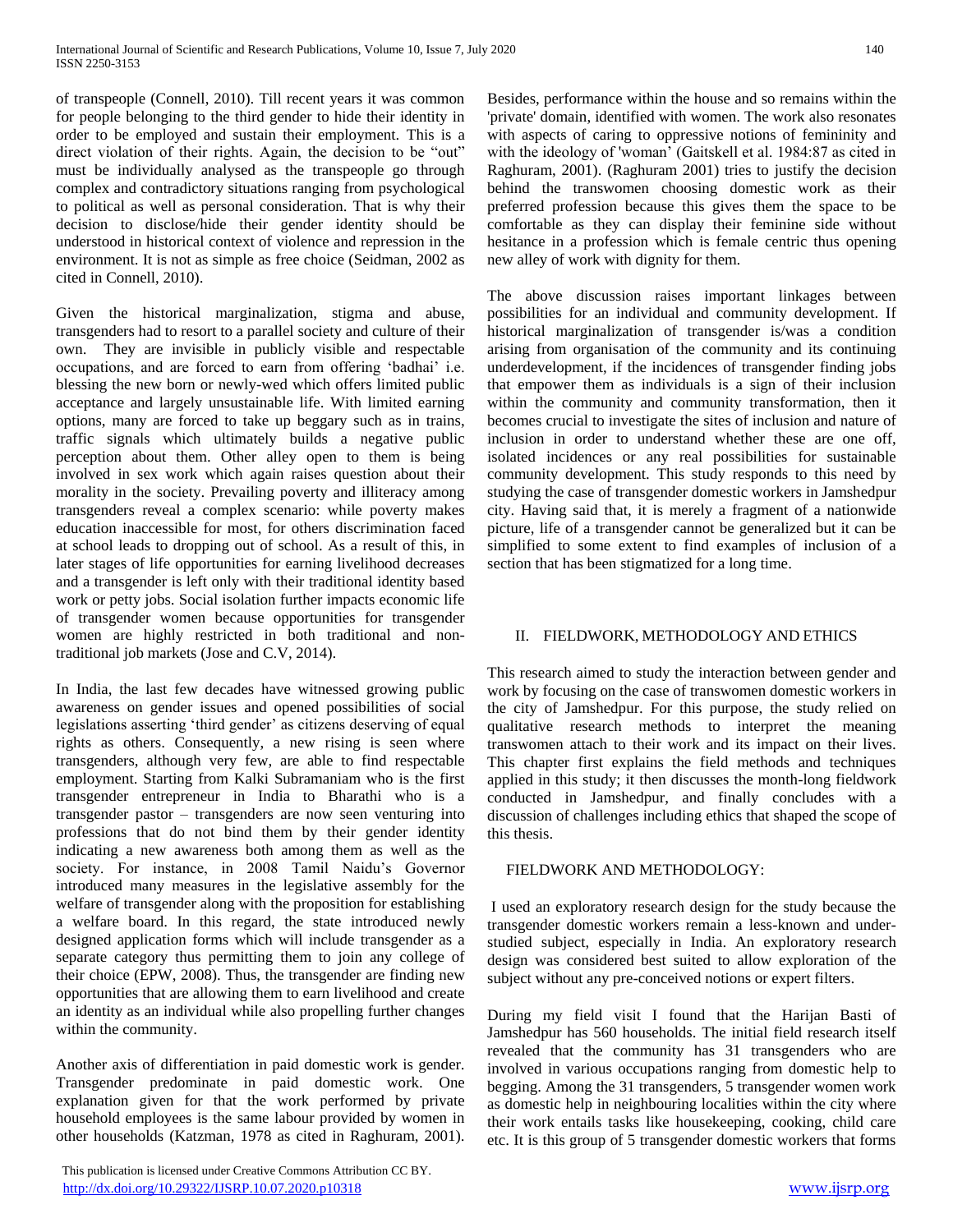the core respondent group of my research. Along with them, an employer became my 6th respondent who has employed one of the 5 transgender as domestic help to study the perception of the employers about gender and work. The fieldwork involved conducting original in-depth interviews of these 6 respondents (5 transwomen and 1 employer) over a period of one month from 23th December 2016 to 21th January 2017.

To understand if and how domestic work indicates inclusion of these transgender people, I conducted in-depth interviews to understand their life narratives. Narrative research focuses on exploring the life of an individual needing to tell stories of individual experiences (Creswell, 2013). Interviewing each respondent to understand their life story helped me in understanding the nature, condition and challenges of this inclusion. Giving my respondents scope to narrate their life through in-depth interviews in a progressive order, starting from their childhood experiences to present employment as adults helped me in learning about their life histories which both shaped and shaped by the interaction between gender and labour in context of a city. For the interviews I used a 'purposive sampling' method to identify the six respondents who are domestic workers and an employer thus satisfying the purpose of my study and research questions (Bryman, 2012). The interviews touched upon topics such as their childhood experiences, their educational background, their family relationships, their experiences within the larger society, their friendships, their work place experiences, their self perception and aspirations etc. One-on-one interaction using an open-ended set of interview questions gave scope to my respondents to take time to recall and recount their life experiences (discussed in next chapter).

### ETHICS: CHALLENGES AND CONSIDERATIONS

In accordance with standard research protocols, I conducted each interview after securing prior informed consent from each respondent in a language they were familiar with, and with due regard to confidentiality and anonymity for protection of my respondents from any unforeseen consequences. Assuring respondents with the procedure applied to protect their anonymity and use of information only for academic purpose visibly made them more comfortable. Having said this, I only used the real names of respondents where they explicitly allowed

### III. ANALYSIS OF FINDINGS

This chapter deals with the life narratives of the transwomen residing and working as domestic workers in the Harijan Basti of the industrial town Jamshedpur of Jharkhand, India. The narratives of transwomen, based on in-depth interviews with six respondents, seek to understand their inclusion in a community and through thematic discussion offer an illustrative account of interaction between gender, sexuality, and work in context of a growing industrial city. This chapter argues that this interaction both shapes and is shaped by community organization and development. The community is a site of contestation as well as opportunities. Paradoxically, the opportunities of community reconfiguration arise as a reaction to constrictions one faces in the community and the possibilities that one sees through reacting.

me to do so for considerations of fairness and their right to selfdetermination. I was sensitive while asking questions and tried not to offend my respondents in the course of the research in any way while maintaining an emotional distance for objectivity.

The fieldwork was challenging. Firstly, the community is mainly Oriya speaking so initially I faced difficulty in explaining my questions. But by spending a lot of time with them, gradually they started to understand what I wanted to know from them. In the later phase of data collection, medium of conversation became Hindi which made the process of data collection and transcription less cumbersome. Secondly, the respondents were initially skeptical towards my research as I am not a resident of Jamshedpur and my questionnaire focused on personal information such as their experiences with their family, community and at workplace. Unsurprisingly, they were initially reluctant to share their experiences with me. I therefore invested the first week of fieldwork in building basic rapport with the identified respondents, and explaining them the objectives of my research. I lost quite a bit of my time in the process but later compensated it when they opened up to me and the interviews gained momentum. Thirdly, getting interview appointments was very difficult because of my limited fieldwork duration and my respondents' schedule and engagements. Moreover, most of them were also busy preparing for their religious festival, Tusu Parv. Thus I had to change my strategy and instead of just waiting for them, I tried to make judicious use of the time I had with them. I, therefore, started walking them to their work places as well as accompanying them for lunch so that our conversations can continue. Yet, due to lack of time, there remained many unexplored questions and themes. This mainly involved questions on their childhood experiences that I could not much delve upon as I had the urgency to learn more about their experiences as transgender domestic worker. Although all my respondents were dalit transgenders residing in Harizan basti in Jamshedpur I could not sufficiently explore the impact of caste and its interaction with gender and work. The rivalry and competition with women domestic workers from the same area also could not be investigated. This study, therefore, while offering an illustrative account of the transgender domestic worker's life and struggle for inclusion, paves way for more comprehensive intersectional research in context of gender, caste and labour.

### 1. Experiences of life

The in-depth interviews on the basis of my thematic interview guide helped me to open chapters of their life one after another. The experiences they shared about their childhood gave me different dimensions of abuse and support which helped to make the process of owning up to their identity smooth. Though they have faced challenges in the process of gaining independence, their experiences at work place helped in developing a level of interaction with the community. The projection of their feeling of independence enhanced the objectivity of the study by letting me understand the reason behind such freedom. For instance, while Natwar and Rajjya find courage to reclaim their voice and accept their gender identity as a reaction to childhood abuse,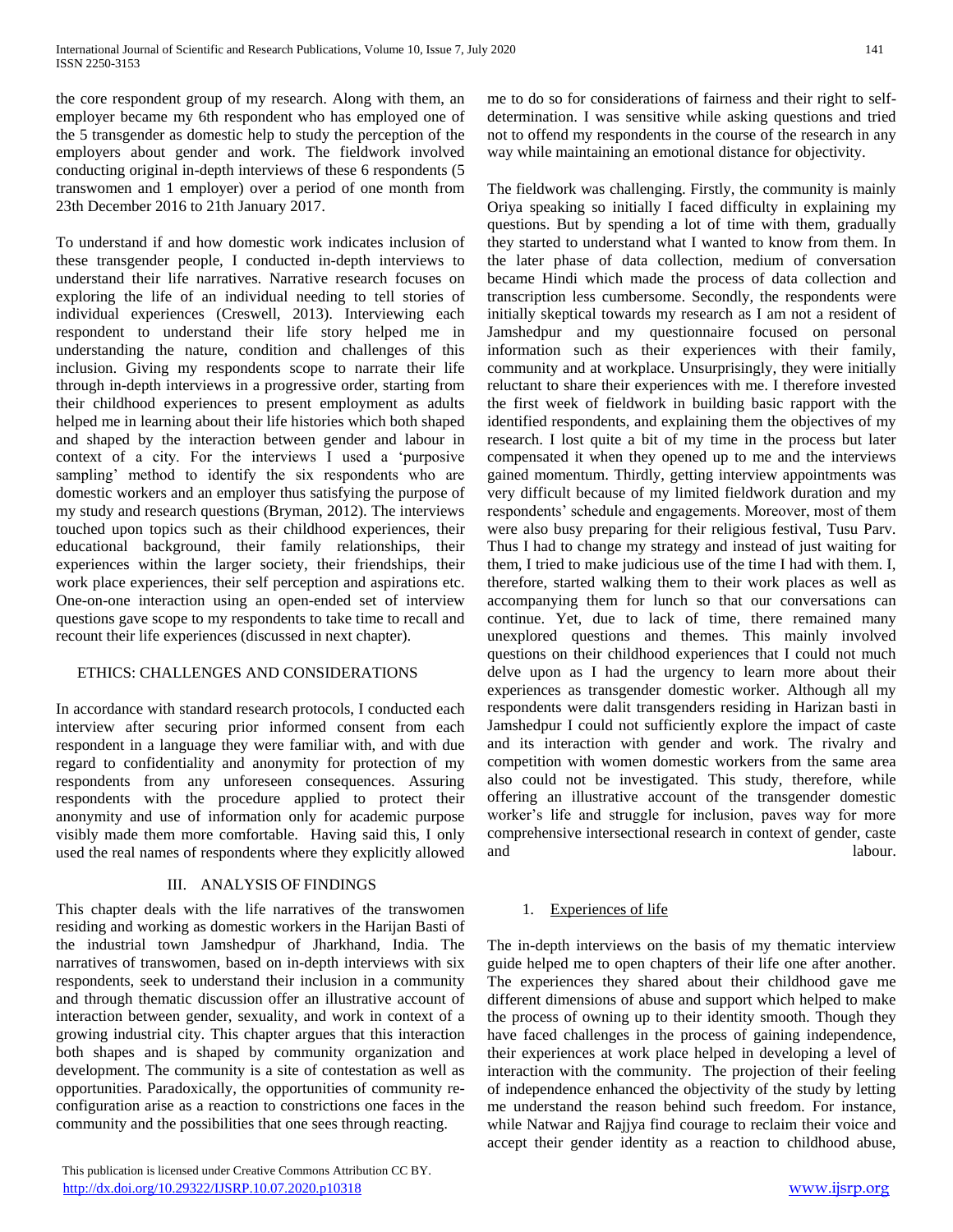Somiya derived her inspiration and acceptance of self through examples of Natwar and Rajjya who demonstrated that community inclusion is not a dream but a real possibility (elaborated below). Similarly, community largely is a site of institutions that both restrict and expand one's sense of belongingness and inclusion – such as family and gharana.

#### 2. Freedom

Freedom is an important indicator to determine the quality of life. It gives the person the power to make their own choices. Freedom is both a process that enables an individual to participate in community development while the freedom one has within the community may itself be a product of the kind of development occurring in the community. The freedom enjoyed by my respondents can be summarized below-

2.1 Financial independence: Being able to meet individual expense and take up the responsibility of family makes my respondents feel secured and financially strong. They feel free to fulfill their wishes and this in turn is raising the quality of their lives. Rajiya says:

*"I earn money and with that I support my family. I cannot have my own kids so I raise my brother's kids like my own. I even save my money so that I can do social work. I buy clothes with my own money and I don't have to ask money from anyone. Even in festivals I take my friends out to eat snacks. Not having to ask money from anyone encourages me to work harder. Every day that I go out in the sun street from street to work is worth it because I can take care of my family."*

Bittoo and Somiya feel financially strong by being employed. They say, "*I like to wear good clothes. So with my income I can stitch beautiful salwars. It makes me really happy*".

Natwar, during her conversation with me mentioned an incident which further substantiates the point that I am making. She said,

*"Few months back my neighbour's daughter got married. My neighbour is poor. So I paid for the marriage with my savings. He is so grateful to me. I feel so happy that I could help someone in their times of need and situations like this makes me feel proud that I work so hard and earn money to try to create an identity of a good human being."*

With whatever they are earning, they are taking up little responsibilities of their lives and the lives of the people around them. This is fostering a sense of solidarity and relationship with the community which in turn is similarly reciprocated by the community. The study population is starting to dream and aspire by meeting present targets. This independence is also making them realize their self worth and establishing their position in the society. This growing confidence is also projected in other areas of their lives, even in their ability to choose their occupation.

2.2 Freedom of choice of occupation: What is fascinating here is the fact that they have started to realize their potential and their skills and also using the same as a means to

 This publication is licensed under Creative Commons Attribution CC BY. <http://dx.doi.org/10.29322/IJSRP.10.07.2020.p10318> [www.ijsrp.org](http://ijsrp.org/)

earn and empower themselves instead of using their identity alone. This has created a sense of self worth within the community and is helping them to assert their individuality as a respectable member of community and not get trapped within the marginalities created by compulsions traditionally carved out by community for third gender. This self assertion helps them to be themselves and gives them the freedom to express their true self without fear and inhibition. In this context Natwar says-

"*When I was at my guru's place I had to do badhai and ask money in train. In train for 10-20 rupees people touch you inappropriately. Again in badhai, you remain just a kinnar who is supposed to ask for money in lieu of blessings. I did not want to follow my guru's orders so I started working as a domestic helper. Now the houses I work in and everyone around know me as Natwar who cooks well and works well. I am not just a Kinnar now. I am so much more than that."*

2.3 Freedom to be oneself: It is very necessary for a person to have the liberty to be in the society as he/ she wishes to be. Hiding identity to be accepted in the community takes away the basic essence of life. On being asked whether they had to hide their identity of being a transwomen at work place or in the society almost all of the responses were indicative of the freedom they attain by not hiding their identity. The cheerfulness of Bittoo is indicative of the relationship and solidarity that she enjoys with the community wjich is a site of meeting one's core need for affection. This is reflective in her response when she says

*"I have a partner since 5 years and everybody knows. I go everywhere with him. Once there was a puja in my employer's house, many guests were supposed to come that day. So uncle aunty told me to dress up beautifully and come. I said what will your guests think? Then they replied that I should never say something like this. I should never try to be someone else. I am like their daughter. I love to wear beautiful dresses so I should come wearing make-up."*

### But Rahul brings in new light to this context by saying

*"I stay like a boy at home because my mother has expectations from me as a boy. But since I am not a boy, when I go to work being a kinnar, wearing jeans top and my employers have no problem with me. I am more comfortable at work space since they have no problem with my identity."*

An important inference can be projected by the fact that the better educated the community is the more is the acceptance level towards the transwomen. This stresses on the angle that the transwomen here own up to their identity because the society is making them feel comfortable in their own skin, more so in their workplace which is paradoxical. This comfort level that they enjoy in the workplace makes them explore different avenues of income and gives them the freedom to do so.

2.4 Multiple avenues of income: These specific transwomen who are my sample, has the opportunity to select a profession that suits them the best. They even have the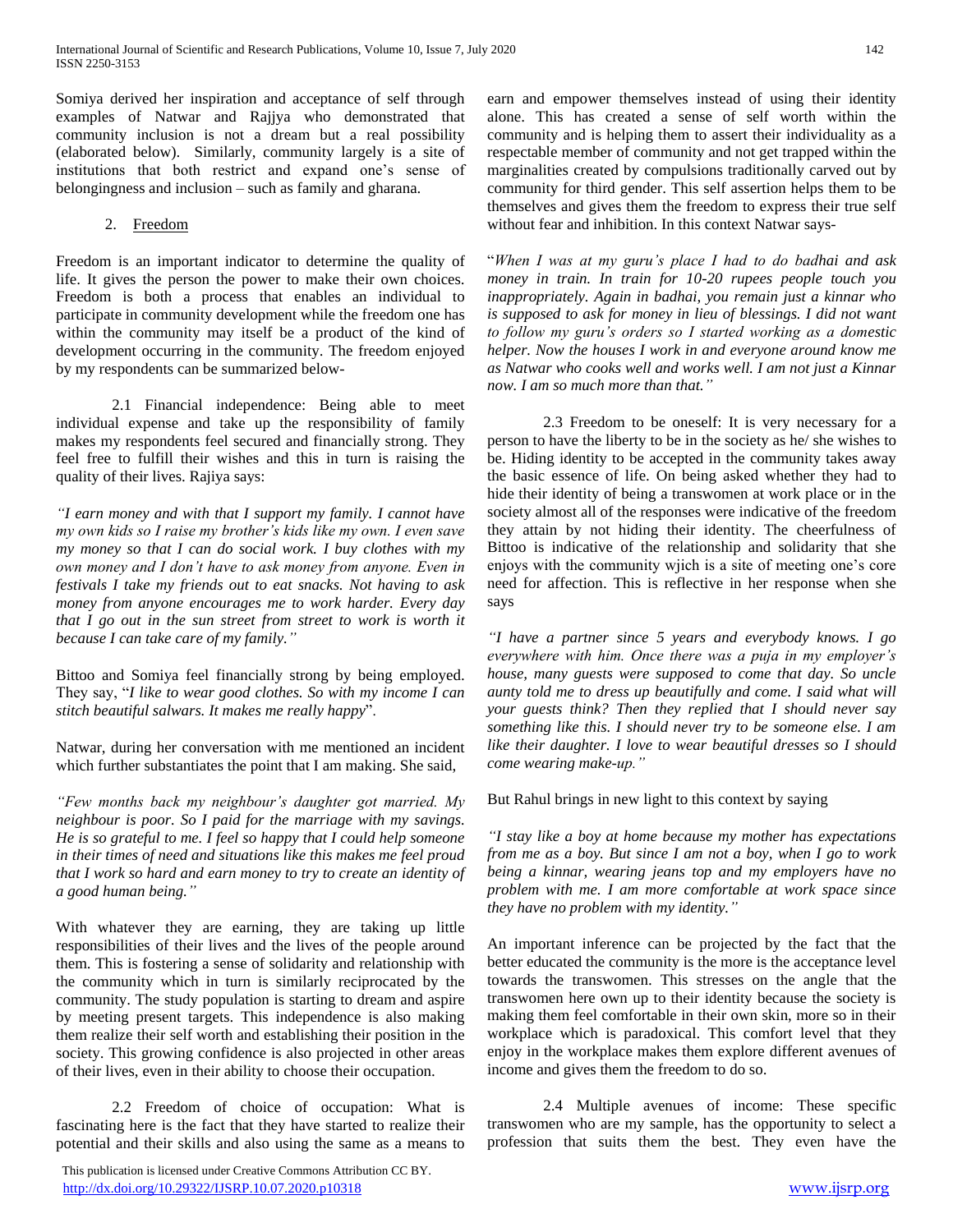opportunity to venture into new jobs and if need arises, they have the liberty to go back to earning money through identity specific work like badhai etc. They admit that blessing people in Badhai and asking for money in trains has been their profession since early times when society outcasted them. But as society is evolving, newer avenues of income are opening up for them like domestic help. Complimenting it are other works like working in petrol pumps as part time, giving dance classes in free time as well as being apprentices in beauty parlours. But one noticeable regret is seen among a few of my respondents that they wish they completed their basic primary education. Being a drop out they are losing out on many opportunities of income that could have completely substituted their need of going for badhai. Somiya displays regret when she says *"I sometimes wish I studied more. I wish I could learn English. Then I could work in offices. But I did not complete my study. So opportunities are less".*

Since dropping out of school and not completing education is a common regret amongst them, I tried to dwell into the reasons behind it. This took me to the aspect of their 'coming out' which is an assertion of their gender identity at an individual as well as societal level.

#### 3. Early influences before 'coming out'

3.1. Having a role model: All my respondents have come out in front of the society as a transwoman at an early stage of their lives. Some of them have given the credit to the other kinnar woman in the community that helped them through the process. Like Somiya mentions,

*"When I was around 6-7 years old, I started feeling completely like a girl. I used to see other Kinnar in our slum like Natwar and Rajiya who used to go out to work, come back home and help family. I wanted to be like them. Natwar and Rajiya helped me a lot to become a woman and they helped me when I had so much confusion in my mind about my identity. Even now, whenever I need help, they and other friends of mine rush in. I could always depend on them."*

This has helped them a lot when they themselves were undergoing a state of physical and mental turbulence and confusion. Seeing people like them in complete harmony with the community made them confident in seeing them in a manner that is beyond the 'normal' prism of society and look at their new found identity with dignity and respect. But things were not so rosy for people like Natwar and Rajiya who are their role models. They had to face a lot of abuse and segregation.

3.2. Childhood abuse: Taunting, teasing, physicalemotional-sexual torture has been meted out to some of my respondents because of which they believe they grew to be stronger and strive for independence. The feeling of earning money to take up responsibilities grew in order to be accepted by their near and dear ones. There were instances found that they dropped out of school because they had to wear male uniforms which they were not comfortable in, they were taunted with demeaning names when they wanted to play football or cricket which have tormented them till date. This compelled me to ask

 This publication is licensed under Creative Commons Attribution CC BY. <http://dx.doi.org/10.29322/IJSRP.10.07.2020.p10318> [www.ijsrp.org](http://ijsrp.org/)

the same question of childhood abuse to each of my respondents. Natwar opened up to me in a complete heart wrenching way when she says,

*"I was born this way. What is my fault in that? My family and the people of the slum used to torture me, curse why I was born. There were times when I got so tired of it that I wanted to die by either hanging myself or drowning in the river. But then I realized that I should not waste my life. I should do something so that the people around and my family will accept me just the way I am. I started working in households as domestic helper and I became financially independent. I started contributing for the expenses in the family. They gradually started changing their attitude because they now realized I am capable of earning by myself. This changed how the society behaved. Now they don't say mean things to us because we earn on the basis of our skills."*

The same sentiments find place in Rajiya's tone when she recounts her days of struggle and how slowly but surely changes in the community with awareness and also with their empowerment. She says

*"People used to say mean things to me. But instead of being afraid, I started telling people who is actually a Kinnar and how god has made us this way. We have no control over how we feel. It took time but gradually people started understanding us and accepted me as I am."*

This change of the community is reflective in Bitto's life experience. She says,

*"People never said mean things to me. Everybody here loves me. My brothers protect me from any kind of abuses. Even my neighbours talk to me very nicely. They say that my cheerful attitude is what they like about me. People are very caring and helpful towards me. However, this is my personal experience. I do not know about others."*

The challenges and constraints that the society poses can be broken with the right kind of attitude and the determination which brings the confidence these transwomen exudes making a perfect amalgamation of them, the society and their family. The realization that financial independence through a skill based profession is pivotal through which people will think before belittling them. However, the large burden of responsibilities inherited from family is actually a boon or bane needs to be analysed in this context.

3.3. Responsibilities: Due to financial constraints, most of the respondents had to take up responsibilities from a very young age. As a result, their coming out process was accelerated and they started earning on the basis of their identity by going in train and asking for money or going for badhai as it ensures a good earning. But when they wanted to create a name of their own and not earn just on the basis of identity they shifted to domestic work where their skills evolved and they could take up their responsibilities in the family. This also helped them own up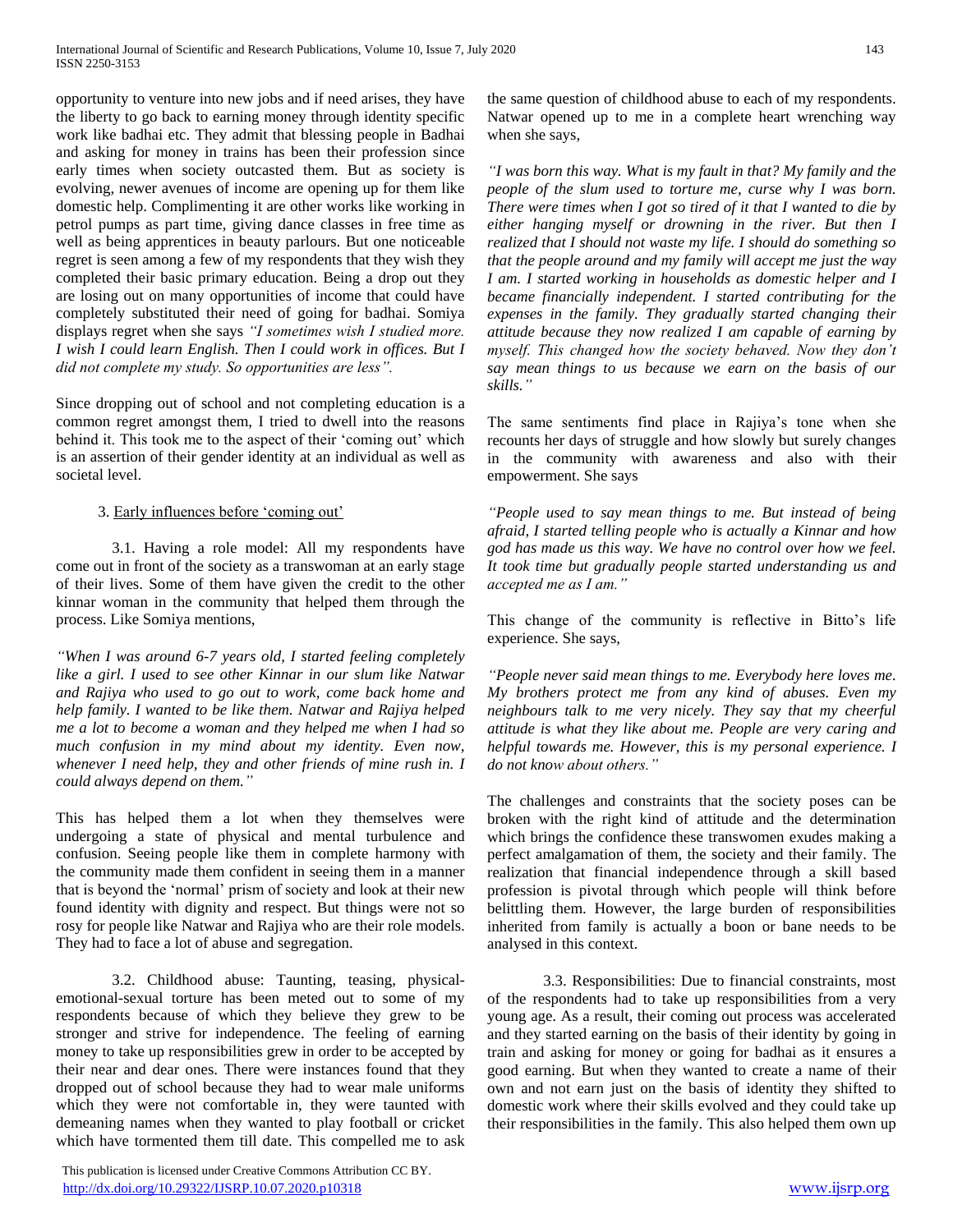to their identity at work as all my respondents said that they never felt the need to hide their identity at work.

#### 4. What constitutes a family?

Family is a social institution which restricts as well as gives a sense of freedom in pursuing one's own individuality. The study population also has similar experience with their families. However, their definition of family is not restricted to their biological family alone as they belong to the transwomen family or 'gharana' equally. It is interesting to analyse how they balance these aspects of their family in social fabric.

4.1. Biological Family: The family we are born in influences our growing up process and shape us. Instances were found where respondents share a very amicable relationship with their family and they believe that family played a major role in helping them lead such a comfortable life they can openly acclaim themselves as transwomen. When I asked what kind of relationship they share with their family members, Bittoo alias Muskaan smiled and replied to me that,

*"Since childhood my parents used to dress me up like a girl. They lost many children before I was born. So I was always accepted by my parents just the way I am. Even now that I wear Salwar Suit at home, they compliment me. They helped me remain a kinnar and not hide myself from being who I am just because society might say something."*

Even Somiya, a pretty young transwoman has something similar to say. She says,

*"My husband loves me just the way I am. He is not ashamed of me. Even if sometimes I make my mother feel uncomfortable with my identity, my husband has been there with me always. He gives me the strength to feel proud of myself. He makes me feel like a woman. He has no problem in domestic work that I do but he did not like when I used to earn money by begging in train because people there did not respect me."*

4.2. Gharana that adopts me: The Guru who adopts the transwoman in the form of transforming them to a female from a male has a huge influence in the life of the kinnar. Through this transformation process a transwoman becomes the 'Chela' of her Guru and the 'Gharana' or the house of the Guru becomes her home. Social stigma and childhood abuses resulted in some of my kinnar respondents to move out of their house and live with their Guru. This becomes evident when Rajiya says that

*"I used to get so abused by my uncles because they felt ashamed of me for being a kinnar that I ran away from home and started living in the gharana. I got food, shelter, respect all together there. I even earned money by going for Badhai and also asking money in trains as per suggested by my Guru. I was happy there unlike my home who did not accept me. I did not feel alone there. There were so many kinnars just like me there. We used to talk. I felt free there after running away from home. I was fed up of being called a 'Chhakka' (eunuch) and other slang words in my slum."*

 This publication is licensed under Creative Commons Attribution CC BY. <http://dx.doi.org/10.29322/IJSRP.10.07.2020.p10318> [www.ijsrp.org](http://ijsrp.org/)

Just like Rajiya says, we find that under situations of extreme violence and with the hope of an understanding and loving environment, the Guru provides them shelter where they can own up to their identity and live a life free of abuse and ridicule by the society.

4.3. Friends: Friends as individuals within the community are a very important part of socialization. Each individual tends to build relationships of friendship to confide about some important matters concerning their life. This becomes necessary when an individual is in a confused state of mind. All respondents have said that since childhood they have a lot of female friends with whom they felt comfortable and shared many happy memories together. Natwar says

*"I have only females and kinnars as my friend. Three female friends in my school days were the once who first educated me about kinnars. They are the ones who helped me get rid of my confusion that I used to have while growing up about my identity. Since childhood we eat together, bath together, sleep together. Even now, if we have to go out, we go out together. Kinnars and women in our community share a very close bond, like sisters. We share our clothes."*

4.4. Utopia: A perfect world without any discrimination is an ideal situation. Even the respondents have a dream of a utopian society where each section of the society can co-exist with each other. This was evident from what Rajiya said,

*"When I was at home being a Kinnar, I was abused and felt humiliated. Then I went to my Guru's place where I got love and respect. But there I was just a Kinnar. I had no identity as a person. I missed the love and attraction there as everyone there were Kinnars. So in search of a normal life, I came back to my slum. Here even though people sometimes might pass a comment, guys can appreciate when I look beautiful. Everybody likes attention. I get to roam around with my female friends when I stay in slum. I hope someday the gharanas can be inside the slum where the male, female and kinnars stay together."*

Even Rahul dreams of a perfect world where he can own up to his identity without his mother feeling shy. He says,

*"My sister who has always supported me, passed away one year back. Since then my mother has become so sad that I cannot tell her I want to completely change myself to a Kinnar. I really wish if the guru gharana could be together with the other houses and anybody could come and go in each other's houses, then my mother will no longer have the fear and will happily let me become a Kinnar. Now she worries what others will say and what if some people do not accept me."*

This brings in a very important angle into my study. What do we actually understand by family? Is it the family we are born in or the relationships we build in time? If Kinnars can dream of a utopian society then can the other members of the society echo their view? Family is an integral part that aids the coming out in the society as a transwomen. Even after going through struggles, these transwomen could own up to their identities because of the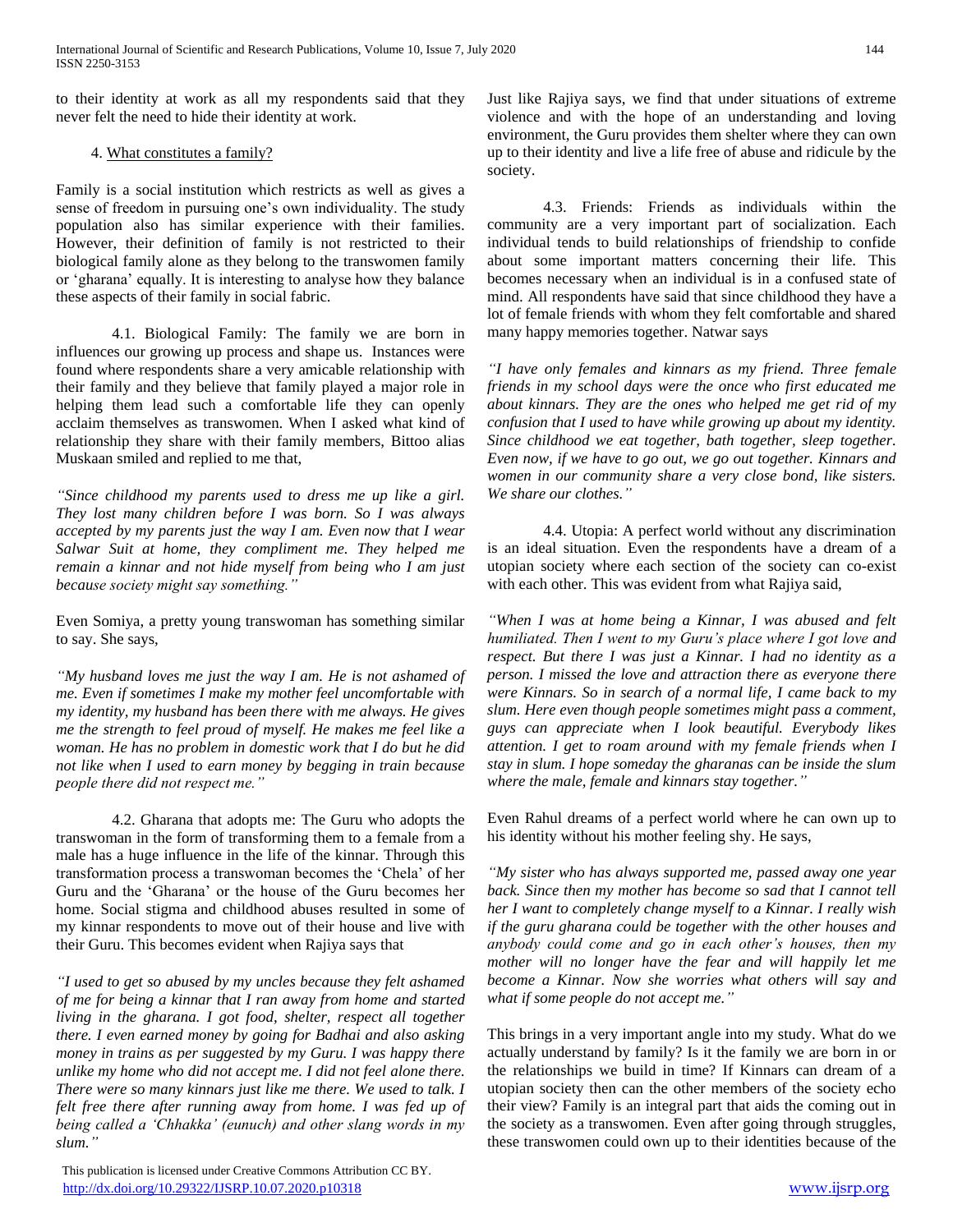support of families according to their understanding. It is because of these interactions in the community that they have the confidence to take up professions and be financially independent.

#### 5. Domestic work as an inclusive space

5.1. Perception of employer: I have interviewed one family who has recruited a transwoman as a domestic helper to analyse the reasons behind such a decision and the consequences for the same. Sharing the same space needs both the employee and employer to be comfortable with each other and while interviewing I found out that the employment was not out of compulsion on part of the employer but because of the skill of the transwoman that landed her this opportunity. Just like the employer said

*"She is extremely efficient. Many households or prior employers have recommended her to me when I newly shifted here. I do not have any prejudice against anyone, especially on the basis of identity. I am very much comfortable with her being my domestic helper because she looks after my house with such care. Her honesty was the main reason that immediately attracted me towards her. I am completely okay sharing the same household space with her. She is efficient, she takes care of the house like her own and that makes me happy. I have developed such a close bond with her that I can depend on her."*

But I also found out that there were certain inhibition within the employer towards a transwoman which were visible when she (employer) said that

*"I would not be comfortable of giving her the responsibility to look after my daughter. Play with her, that is fine but changing my daughter, giving her a bath, I will not allow that. It is not because she is a transgender, but because I am extremely protective of my daughter because of the rise in cases of child sexual abuse. I will also not be comfortable to change my clothes in front of my employed transwomen. I might be able to do that in front of a woman domestic helper."*

A mother's protective nature can be justifiable that she cares about her daughter but through this an important point is projected that the transwoman is recruited on the basis of her skills as an individual who is capable to meet the requirements of her employer.

5.2. Perception of Kinnars: The main motive of my study was to find out the reason behind the few transwomen choosing to work in informal sector as domestic helpers and to analyse their level of satisfaction from this work. Rajiya feels that even though the pay is less and she cannot adjust with the money, she can never quit the work because there are families that depend on her and it makes her happy helping them. Rajiya says,

*"In some houses that we go for badhai, they treat us like animals. So just because of money I am not going to compromise with my dignity. I agree money is less in this work, but when you will see a family depending on you and when they are so loving,* 

 This publication is licensed under Creative Commons Attribution CC BY. <http://dx.doi.org/10.29322/IJSRP.10.07.2020.p10318> [www.ijsrp.org](http://ijsrp.org/)

*you cannot refuse to work for them. So no matter how busy I am, I do the domestic work because it makes me satisfied to keep those people happy. They scold me when I do something wrong, but they never demean me."*

Somiya has a different perspective as she feels that the older generation has slighter problem in sharing space with a transwomen than the new generation. While the younger generation readily made her a family member, the older generation likes to maintain an employer employee relationship where they treat their employees with respect. She says,

*"I work in two houses. In one there is an aged couple and in the other there is a young couple. Both the houses treat me with so much respect. The thing I like the most about both the houses is that they do not see me as a kinnar. They see me as a person who is helping them with their work. I will not say both the houses are same. The aged couple loves me a lot but they do not behave like I am a family member. They take care of all my needs but they maintain a gap. On the other hand, the younger couple just adores me. Once I told the 'Bhaiya' that I like to eat jalebi so he went out and brought jalebi only for me."*

Might be with the evolution of society and the rising need to seek help with domestic work, the new society has fewer prejudices in case of employing a help. This is the reason why the new generations can so easily un-stigmatize a pattern on the basis of their needs. The interdependency between the employer and the employed where both sides value and treat each other with respect is what attracts these transwomen to work as a domestic help.

Bittoo thinks that domestic work is helping her become someone she wanted to be since she was a child- 'a woman'. She remembers an incident when she talks to me. She says,

*"One day some guests came over at the house I work in. Now I wear salwars suit when I go to work. When the guests saw me first they laughed and then in my absence told uncle questioned uncle decision to employ a hijra. Uncle loves me so much that he replied back angrily to his guests that she is our daughter and we will not hear anything bad about her. I was in tears. I feel like a woman in my work place. They love me as much as my parents love me. I keep my house clean and cook in my house. In the similar way that is my second house and I keep it clean in the similar way. There is nothing shameful about this work."*

Natwar has 16 years of work experience as a domestic helper. She has developed such an attachment with her work that even the minimal wage does not demotivate her to quit her work. Natwar says,

*"Money is not everything. Getting love and respect and people trusting you with their house and money is a huge achievement. If I would have stuck to badhai I could not have gone places and I would always be in the shadow of the guru. But since I started working as a domestic helper, I told my employer I want to go to Siddhi Vinayak. So they took me to Mumbai once along with them because I wanted to visit the temple. Isn't this a big thing?*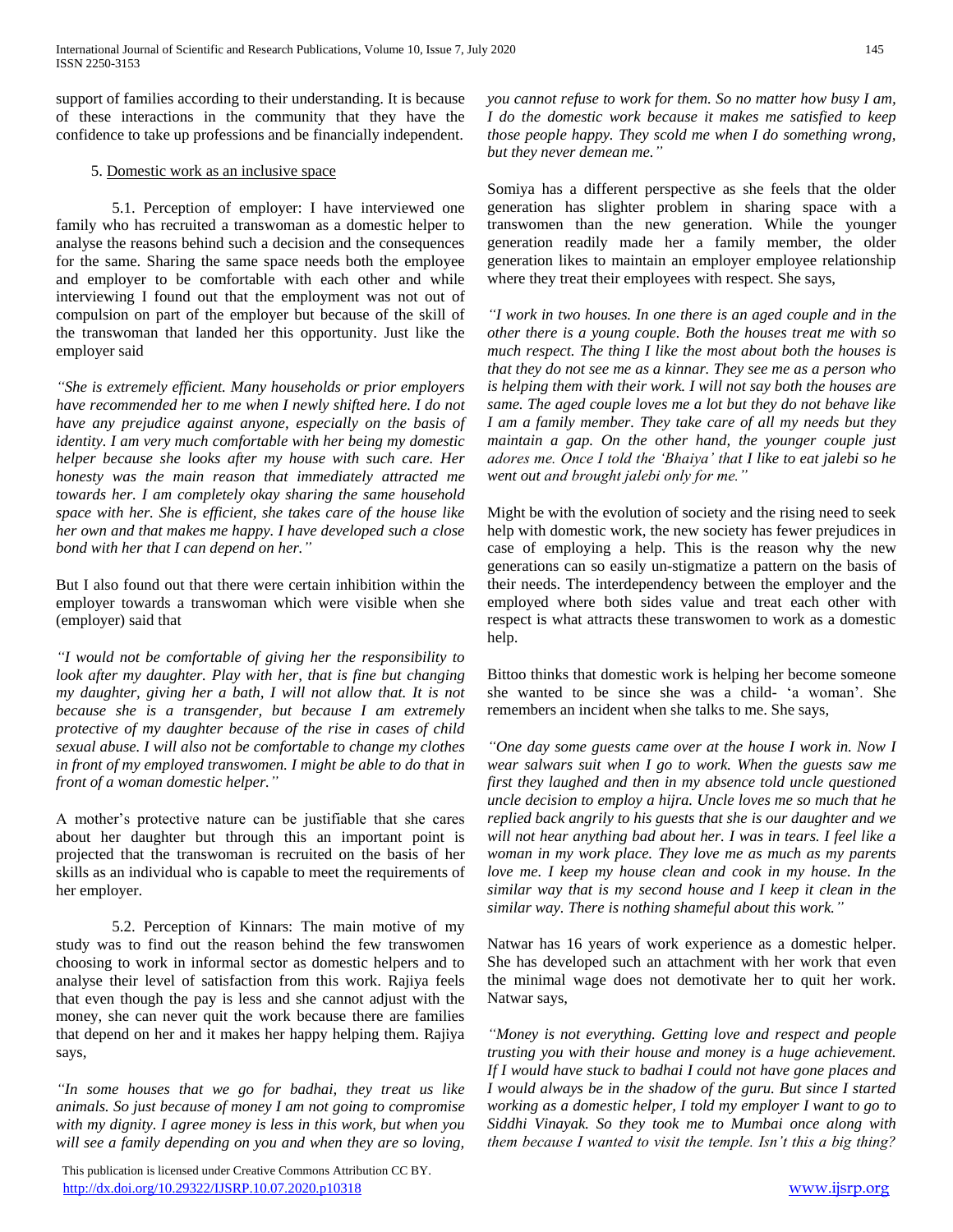*That is why I cannot break their trust. They love me like their own and I respect it a lot."*

Thus we see that even though there are different perspectives of work, it is a unanimous opinion that the environment created by their employers make them feel inclusive as a result of which this occupation is rather a preferred choice from them than compulsion.

5.3. Changes in Public space: There has been a drastic shift in their public space since they started working as domestic helper. Their opportunities are increasing. This new found confidence and dignity helps in asserting their position in the community and cementing a trust that is much needed in the functioning of an inclusive society. The community is increasingly becoming more welcoming and comfortable with the participation of transwomen in different spheres as is reflective by my respondents' experiences with their employers. This brings us to a point where we can confidently say that the society is moving towards a direction of inclusiveness, but yet there is a long way to go as these transwomen still faces a lot of challenges as of today. This is evident when Natwar says,

*"At first we could only go for badhai or ask money in train. Now we do so many different works. We 5 work as domestic help in houses where we do not have to be someone else. We can be Kinnars in this work and they accept us just the way we are. This is also helping us to take up social services and raise our voices against any impartiality towards women and Kinnars. Now people are accepting us outside the work of badhai and such work. Our chances are increasing. The houses I work in are really giving me so much love and affection."*

### 6. Challenges

6.1. Financial: Facing the pathos of abuse and discrimination, the transwomen are entering domestic sphere with the hope to never look back, but the financial constraints force them to seek refuge of their identity occasionally. Like Rajiya says

*"Working as domestic helper might give me love and respect but since I have responsibility to support my family I need money and thus I have to go for badhai to earn more money. Pay in domestic work is less compared to the expenses in Jamshedpur."*

### Even Somiya has something similar to say

*"At first I was in begging in train for money. But that did not give me any respect. Then I started working as domestic help and I got respect and also dignity. But sometimes my earning from this job is not sufficient. Then I have to go for badhai where we have to give our entire earning to our guru, which she later divides among the group members."*

This challenge in turn is also reducing their scope of public space as they are forced to go back to identity specific work and also work under their gurus who take commission from them for every badhai they visit. As a result of this their profits also get

 This publication is licensed under Creative Commons Attribution CC BY. <http://dx.doi.org/10.29322/IJSRP.10.07.2020.p10318> [www.ijsrp.org](http://ijsrp.org/)

divided. So in turn this is overall impacting their financial independence as well as constricting their public space in the society.

6.2. Personal: To focus on the challenge they face in their personal life, Rahul says

*"I have to hide that I am in a relationship because the people will not accept it. It is not because I am a Kinnar who is in love with a boy. This problem the society has even in cases where a woman falls in love with a man from different caste. A boy loving a boy, a girl loving a girl, a kinnar loving a boy and even a woman loving a man everything is a crime in their eyes. That is why I have to hide about my relationships as I cannot hurt my mother."*

By enjoying freedom in the before mentioned front, to not being able to project their personal life and intimate relationships curtails them from freedom in true sense. The society's narrow nature of stigmatizing personal relationships does not let them be open about their choices even though they have owned up to their identity.

 6.3. Access to services: This challenge stops them from leading a normal life as they have to struggle everyday to demand their basic rights and access to public services. They feel unsafe to go out on the streets because they usually get harassed and teased. Due to this, all my respondents said that they do not go out anywhere alone. They are always accompanied by their friends who make them feel safer. Rajiya says

*"Just to make an identity card we have to struggle so much. The government offices harass us saying the process will take time come later. A bigger problem than this is the attitude of law towards us. One such instance has happened with me. I was being eve teased in front of some policemen. When some other people protested against it and asked the policemen to take some action they replied that only a hijra is being teased she is not a woman. Law and justice is everyone's right. If employers don't discriminate us, I fail to understand why the larger society cannot do the same. Then later they say that Kinnars have a foul mouth. Now if you openly discriminate us and not regard us to be human being, we will fight back."*

But all the respondents agreed on one point that they did not face any discrimination to avail medical services when they are sick. Though some of them practice home remedy to ailments, most of them visits any doctor nearby and they are diagnosed with proper care irrespective of their identity.

After analyzing all the variables that stood out during the interview, it has made me to sit up and view the community – transwomen interaction in a completely new light.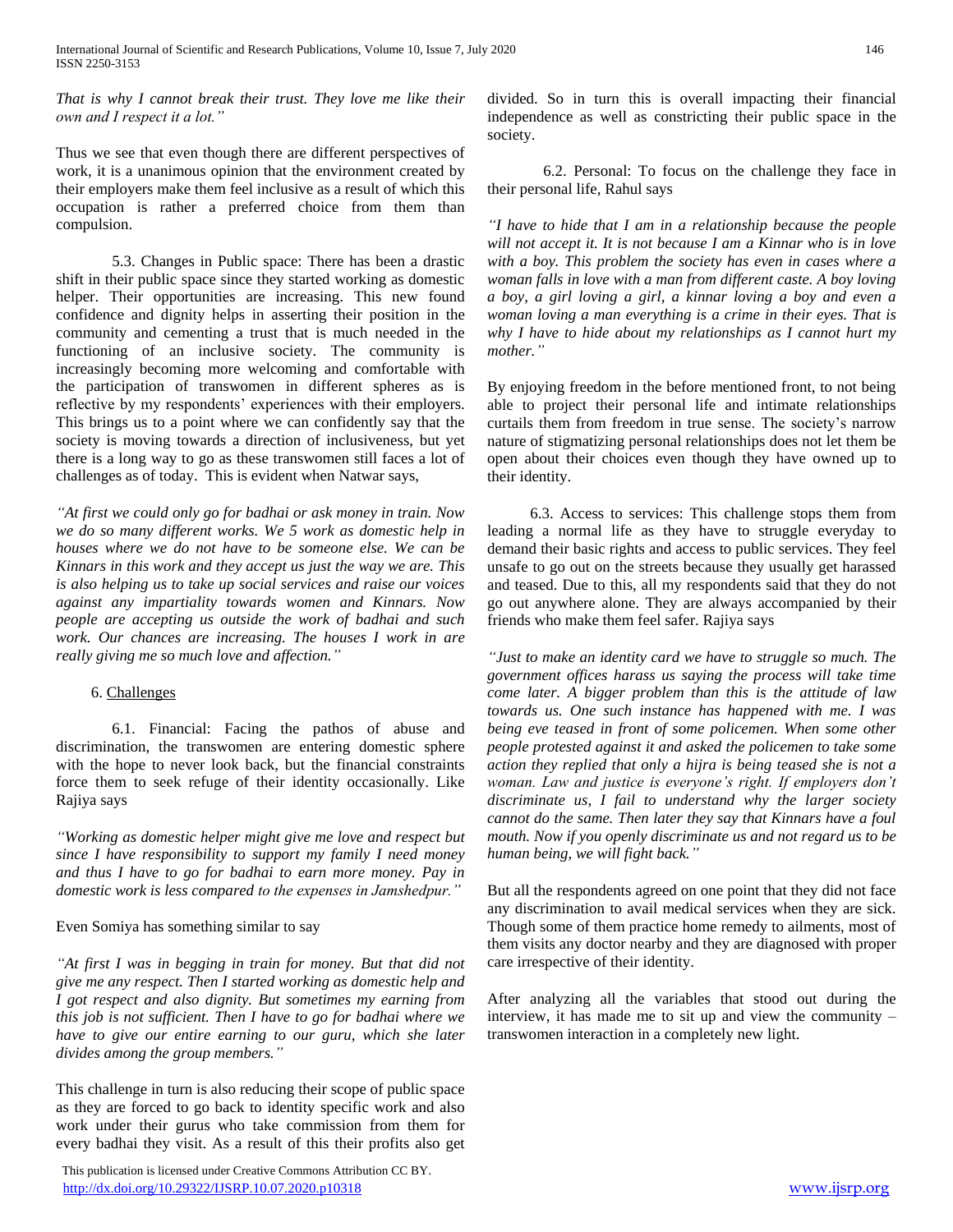#### IV. CONCLUSION

The study is aimed to build an intersectional analysis of gender, work and inclusiveness among different tiers of the community in aplomb. The exploratory design used in this research illustrates the different dynamics of development process where stigma manages to loosen its grip such that new avenues are opening up and helping the process of inclusion take its course.

This study presents the case of 5 transwomen of Jamshedpur industrial area who are breaking the confines of their identity and are taking up jobs as domestic helper in the urban households of the area. Though these transwomen have been initially involved in occupation that was specified by their identity as a transgender, they are gaining the confidence of venturing into jobs that are assuring them financial independence on the basis of their skills and individuality with dignity. This aspect of the community development is perpetuating them to aspire for a better living condition within the comfort of their skin, which was a distant dream before (see Chapter 1). But development is not a one way process. Therefore the need arose to see the other side of the story where I tried to find out what is bringing the inclusive behavioral change in the community towards the transwomen for a peaceful co-existence among the two.

This need propelled to analyse inclusive behaviour in the form of freedom, financial independence, and their idea of family in the sense of acceptance within the community. The perspective of the employers was regarded in the study to analyse the dimension of inclusion by understanding the linkage between gender and work. Comfort in workplace is a two way process where both the employer and the employee seemed to enhance their level of interaction by being dependent on each other. This interaction has enabled enlarging the public space of transgender where they gained confidence to venture into new avenues of development. Their involvement in social work for the entire community also throws light on the feeling of belongingness to the community where even the community seeks their help. This development is projected in their freedom to access public services overcoming challenges of financial burden and discrimination. The social transformation in urban space is visible within the community in the form of harmony and co-existence.

The peculiarity of this community comes from the nature of the process of inclusiveness and the cause and effect relationship of the same. Where in the global scenario, there is still struggle and atrocity existing in the society, this particular industrial area is evolving with a developmental framework. What is bringing the change in the attitude of these transwomen is the presence of role models within them. A few transwomen became activist through resilience without even being aware of it. They started giving priority to their passion and individuality by honing their skills and thus leading a life of dignity. This individual growth is having a positive impact on the other transwomen who are following the same path by identifying and refining their potential. This attitudinal change is also being reciprocated by the society. The cosmopolitan characteristic of the society is attention grabbing. The perspective of the employer shows that they do not carry the baggage of their own birth identity and instead values individuality and skills. Education and awareness at an individual level is causing this tectonic shift in community organisation and restructuring.

This study is limited to a small population and restricted to a particular location only, thus reducing its scope to become a general opinion. This study is focused mostly on the perspective of the transwomen working in a domestic workspace and their interaction with the community rather than the other way round. The equation of caste and gender is also overlooked leaving scope for future research.

This study stands out as to how a community functions for an inclusive growth. The striking feature here showcases individuals as agents of change. This model can be replicated by other communities by identifying individuals who has the potential to be the 'agents of change' and inducing awareness through them as to how to rise above identity and focus on skill and individuality. This will bring in growth of an inclusive characteristic in the community.

#### Original Contribution

This study presents a case of 'inclusion' of transgenders in current scenario where studies focusing on their 'exclusion' thrive. The study highlights that their 'inclusion' is multi-scalar: in domestic work, which was previously inaccessible to them, as well as into the society through the domestic work. Thus, the study contributes to the emerging studies on transgenders especially in context of intersectional analysis of gender and labour. The study also contributes to the gender and social work literature given the paucity of relevant literature in general about transgenders. In context of community development and empowerment of transgenders the study highlights the potential of focusing on strategic interventions.

Recommendation for Future Research

The study understood interaction in the process of constraints and opportunities. Further research can focus on understanding rivalry and competition between the transgender and women domestic workers from the area.

Gender has been isolated in this study from the perspective of life experiences and induction in domestic work sphere without indulging in understanding the caste dynamics. As mentioned above, the transgender belong to a Harijan Basti in Jamshedpur, future study can also be focused in analyzing the dynamics between caste and gender in this community.

A handful of 5 transwomen are involved in domestic work who interpret this profession as a process of inclusion. This can aid further analysis as to why the other transwomen of the community are not integrating themselves in domestic work in details.

#### ACKNOWLEDGMENT

I extend my deepest gratitude to all my respondents and the